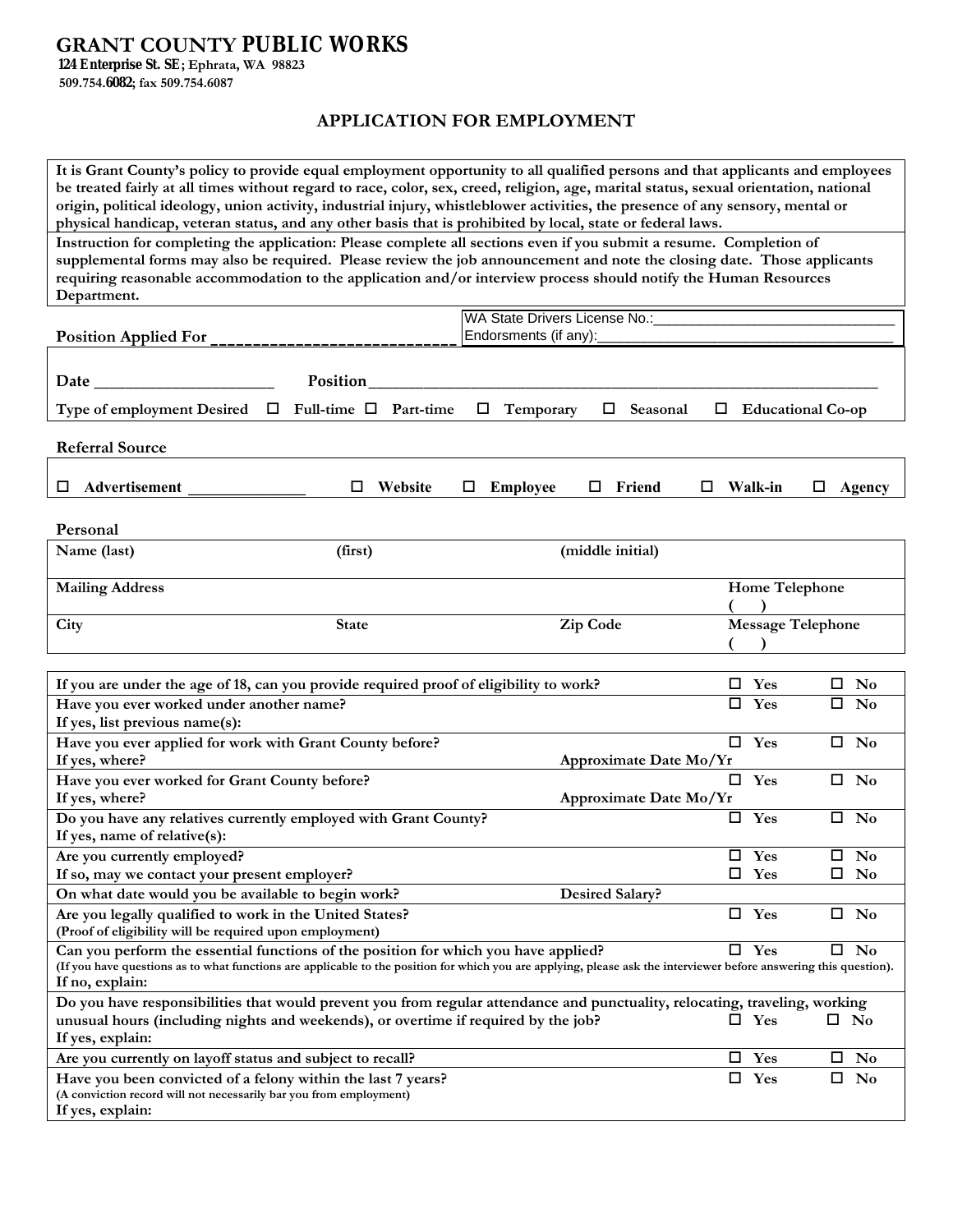#### **Education**

| Type of                   |                            | Subject/ |              |    | <b>Last Year</b> |                |               |              |        |
|---------------------------|----------------------------|----------|--------------|----|------------------|----------------|---------------|--------------|--------|
| School                    | Name and address of school | Major    |              |    | Attended         |                |               | Graduated    | Degree |
| <b>High School</b>        |                            |          | 9            | 10 | 11               | <b>12</b>      | $\Box$ Yes    | $\square$ No |        |
| College                   |                            |          | 1            | 2  | $\mathbf{3}$     | $\overline{4}$ | $\Box$ Yes    | $\square$ No |        |
| College                   |                            |          | 1            | 2  | 3                | 4              | $\square$ Yes | $\square$ No |        |
| Graduate<br>School        |                            |          | $\mathbf{1}$ | 2  | 3                | $\overline{4}$ | $\Box$ Yes    | $\square$ No |        |
| Business,<br>Trade, other |                            |          | -1           | 2  | 3                | 4              | $\Box$ Yes    | $\square$ No |        |

### **Additional Education, Experience or Qualifications**

**List any other education, training, seminars, certificates, licenses, experience, honors received or other qualifications, which you believe should be considered in evaluating your qualifications for employment. Please indicate any military service you would like considered.**

\_\_\_\_\_\_\_\_\_\_\_\_\_\_\_\_\_\_\_\_\_\_\_\_\_\_\_\_\_\_\_\_\_\_\_\_\_\_\_\_\_\_\_\_\_\_\_\_\_\_\_\_\_\_\_\_\_\_\_\_\_\_\_\_\_\_\_\_\_\_\_\_\_\_\_\_\_\_\_\_\_\_\_\_\_\_\_\_\_\_\_\_\_\_\_\_\_\_\_\_\_\_\_\_ \_\_\_\_\_\_\_\_\_\_\_\_\_\_\_\_\_\_\_\_\_\_\_\_\_\_\_\_\_\_\_\_\_\_\_\_\_\_\_\_\_\_\_\_\_\_\_\_\_\_\_\_\_\_\_\_\_\_\_\_\_\_\_\_\_\_\_\_\_\_\_\_\_\_\_\_\_\_\_\_\_\_\_\_\_\_\_\_\_\_\_\_\_\_\_\_\_\_\_\_\_\_\_\_ \_\_\_\_\_\_\_\_\_\_\_\_\_\_\_\_\_\_\_\_\_\_\_\_\_\_\_\_\_\_\_\_\_\_\_\_\_\_\_\_\_\_\_\_\_\_\_\_\_\_\_\_\_\_\_\_\_\_\_\_\_\_\_\_\_\_\_\_\_\_\_\_\_\_\_\_\_\_\_\_\_\_\_\_\_\_\_\_\_\_\_\_\_\_\_\_\_\_\_\_\_\_\_\_ \_\_\_\_\_\_\_\_\_\_\_\_\_\_\_\_\_\_\_\_\_\_\_\_\_\_\_\_\_\_\_\_\_\_\_\_\_\_\_\_\_\_\_\_\_\_\_\_\_\_\_\_\_\_\_\_\_\_\_\_\_\_\_\_\_\_\_\_\_\_\_\_\_\_\_\_\_\_\_\_\_\_\_\_\_\_\_\_\_\_\_\_\_\_\_\_\_\_\_\_\_\_\_\_

#### **Professional Organizations**

**List any professional, trade, business or civic organizations that deal with the position for which you are applying. (Exclude memberships which reveal sex, race, religion, national origin, age, disability or other protected status).** 

**\_\_\_\_\_\_\_\_\_\_\_\_\_\_\_\_\_\_\_\_\_\_\_\_\_\_\_\_\_\_\_\_\_\_\_\_\_\_\_\_\_\_\_\_\_\_\_\_\_\_\_\_\_\_\_\_\_\_\_\_\_\_\_\_\_\_\_\_\_\_\_\_\_\_\_\_\_\_\_\_\_\_\_\_\_\_\_\_\_\_\_\_\_\_\_\_\_\_\_\_\_\_\_\_ \_\_\_\_\_\_\_\_\_\_\_\_\_\_\_\_\_\_\_\_\_\_\_\_\_\_\_\_\_\_\_\_\_\_\_\_\_\_\_\_\_\_\_\_\_\_\_\_\_\_\_\_\_\_\_\_\_\_\_\_\_\_\_\_\_\_\_\_\_\_\_\_\_\_\_\_\_\_\_\_\_\_\_\_\_\_\_\_\_\_\_\_\_\_\_\_\_\_\_\_\_\_\_\_ \_\_\_\_\_\_\_\_\_\_\_\_\_\_\_\_\_\_\_\_\_\_\_\_\_\_\_\_\_\_\_\_\_\_\_\_\_\_\_\_\_\_\_\_\_\_\_\_\_\_\_\_\_\_\_\_\_\_\_\_\_\_\_\_\_\_\_\_\_\_\_\_\_\_\_\_\_\_\_\_\_\_\_\_\_\_\_\_\_\_\_\_\_\_\_\_\_\_\_\_\_\_\_\_ \_\_\_\_\_\_\_\_\_\_\_\_\_\_\_\_\_\_\_\_\_\_\_\_\_\_\_\_\_\_\_\_\_\_\_\_\_\_\_\_\_\_\_\_\_\_\_\_\_\_\_\_\_\_\_\_\_\_\_\_\_\_\_\_\_\_\_\_\_\_\_\_\_\_\_\_\_\_\_\_\_\_\_\_\_\_\_\_\_\_\_\_\_\_\_\_\_\_\_\_\_\_\_\_** 

#### **Additional**

**State any additional information you feel may be helpful in considering your application.** 

### **References**

**List three professional/business references that are not related to you. If not applicable, list three school or personal references not related to you.** 

**\_\_\_\_\_\_\_\_\_\_\_\_\_\_\_\_\_\_\_\_\_\_\_\_\_\_\_\_\_\_\_\_\_\_\_\_\_\_\_\_\_\_\_\_\_\_\_\_\_\_\_\_\_\_\_\_\_\_\_\_\_\_\_\_\_\_\_\_\_\_\_\_\_\_\_\_\_\_\_\_\_\_\_\_\_\_\_\_\_\_\_\_\_\_\_\_\_\_\_\_\_\_\_\_ \_\_\_\_\_\_\_\_\_\_\_\_\_\_\_\_\_\_\_\_\_\_\_\_\_\_\_\_\_\_\_\_\_\_\_\_\_\_\_\_\_\_\_\_\_\_\_\_\_\_\_\_\_\_\_\_\_\_\_\_\_\_\_\_\_\_\_\_\_\_\_\_\_\_\_\_\_\_\_\_\_\_\_\_\_\_\_\_\_\_\_\_\_\_\_\_\_\_\_\_\_\_\_\_ \_\_\_\_\_\_\_\_\_\_\_\_\_\_\_\_\_\_\_\_\_\_\_\_\_\_\_\_\_\_\_\_\_\_\_\_\_\_\_\_\_\_\_\_\_\_\_\_\_\_\_\_\_\_\_\_\_\_\_\_\_\_\_\_\_\_\_\_\_\_\_\_\_\_\_\_\_\_\_\_\_\_\_\_\_\_\_\_\_\_\_\_\_\_\_\_\_\_\_\_\_\_\_\_ \_\_\_\_\_\_\_\_\_\_\_\_\_\_\_\_\_\_\_\_\_\_\_\_\_\_\_\_\_\_\_\_\_\_\_\_\_\_\_\_\_\_\_\_\_\_\_\_\_\_\_\_\_\_\_\_\_\_\_\_\_\_\_\_\_\_\_\_\_\_\_\_\_\_\_\_\_\_\_\_\_\_\_\_\_\_\_\_\_\_\_\_\_\_\_\_\_\_\_\_\_\_\_\_** 

| Name/Title | Address | Telephone | <b>Years known</b> |
|------------|---------|-----------|--------------------|
|            |         |           |                    |
| Name/Title | Address | Telephone | <b>Years known</b> |
|            |         |           |                    |
| Name/Title | Address | Telephone | <b>Years known</b> |
|            |         |           |                    |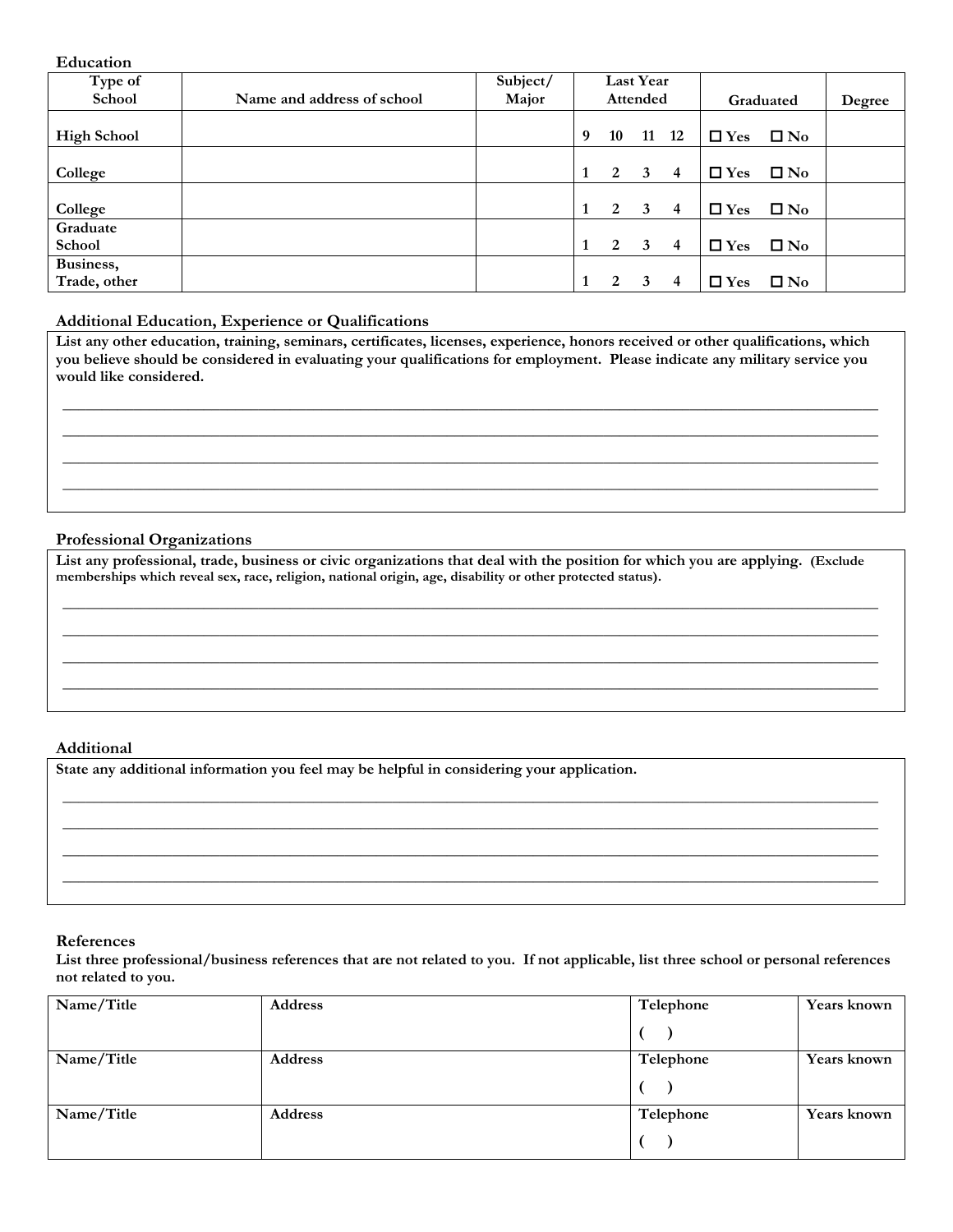### **Employment History**

**Provide the following information for your current and past employers, assignments or volunteer activities, starting with the most recent (use additional pages if necessary).** 

| $\frac{1}{1000}$ recent (use authority pages in necessary).<br>Employer | Telephone | Dates Employed                 | Summarize the type of work performed<br>and the job responsibilities. |
|-------------------------------------------------------------------------|-----------|--------------------------------|-----------------------------------------------------------------------|
| <b>Address</b>                                                          |           | $\overline{\text{To}}$<br>From |                                                                       |
| <b>Job Title</b>                                                        |           | Rate of Pay                    |                                                                       |
| <b>Immediate Supervisor/Title</b>                                       |           | <b>Starting</b><br>\$          |                                                                       |
| <b>Reason for leaving</b>                                               |           | Ending<br>\$                   |                                                                       |
| Employer                                                                | Telephone | Dates Employed                 | Summarize the type of work performed<br>and the job responsibilities  |
| <b>Address</b>                                                          |           | To<br>From                     |                                                                       |
| <b>Job Title</b>                                                        |           | Rate of Pay                    |                                                                       |
| <b>Immediate Supervisor/Title</b>                                       |           | <b>Starting</b><br>\$          |                                                                       |
| <b>Reason for leaving</b>                                               |           | Ending<br>\$                   |                                                                       |
| Employer                                                                | Telephone | Dates Employed                 | Summarize the type of work performed<br>and the job responsibilities  |
| <b>Address</b>                                                          |           | $\overline{\text{To}}$<br>From |                                                                       |
| <b>Job Title</b>                                                        |           | Rate of Pay                    |                                                                       |
| <b>Immediate Supervisor/Title</b>                                       |           | <b>Starting</b><br>\$          |                                                                       |
| <b>Reason for leaving</b>                                               |           | Ending<br>\$                   |                                                                       |
| Employer                                                                | Telephone | Dates Employed                 | Summarize the type of work performed<br>and the job responsibilities  |
| <b>Address</b>                                                          |           | T <sub>o</sub><br>From         |                                                                       |
| <b>Job Title</b>                                                        |           | Rate of Pay                    |                                                                       |
| <b>Immediate Supervisor/Title</b>                                       |           | <b>Starting</b><br>\$          |                                                                       |
| <b>Reason for leaving</b>                                               |           | Ending<br>\$                   |                                                                       |

#### **Comments**

**Additional information regarding your work history.** 

**I certify that all answers given by me are true, accurate and complete, I understand that the falsification, misrepresentation or omission of fact on this application (or any other accompanying or required documents) will be cause for denial of employment or immediate termination of employment, regardless of when or how discovered.** 

**\_\_\_\_\_\_\_\_\_\_\_\_\_\_\_\_\_\_\_\_\_\_\_\_\_\_\_\_\_\_\_\_\_\_\_\_\_\_\_\_\_\_\_\_\_\_\_\_\_\_\_\_\_\_\_\_\_\_\_\_\_\_\_\_\_\_\_\_\_\_\_\_\_\_\_\_\_\_\_\_\_\_\_\_\_\_\_\_\_\_\_\_\_\_\_\_\_\_\_\_\_\_\_\_ \_\_\_\_\_\_\_\_\_\_\_\_\_\_\_\_\_\_\_\_\_\_\_\_\_\_\_\_\_\_\_\_\_\_\_\_\_\_\_\_\_\_\_\_\_\_\_\_\_\_\_\_\_\_\_\_\_\_\_\_\_\_\_\_\_\_\_\_\_\_\_\_\_\_\_\_\_\_\_\_\_\_\_\_\_\_\_\_\_\_\_\_\_\_\_\_\_\_\_\_\_\_\_\_ \_\_\_\_\_\_\_\_\_\_\_\_\_\_\_\_\_\_\_\_\_\_\_\_\_\_\_\_\_\_\_\_\_\_\_\_\_\_\_\_\_\_\_\_\_\_\_\_\_\_\_\_\_\_\_\_\_\_\_\_\_\_\_\_\_\_\_\_\_\_\_\_\_\_\_\_\_\_\_\_\_\_\_\_\_\_\_\_\_\_\_\_\_\_\_\_\_\_\_\_\_\_\_\_** 

**I authorize the investigation of all statements and information contained in this application. I release from all liability anyone supplying such information and I also release the employer from all liability that might result from making an investigation.** 

**This application does not constitute and agreement or contract for employment for any specified period or definite duration.** 

**I acknowledge that I have read and understand the above statements and hereby grant permission to confirm the information supplied on this application by me.**